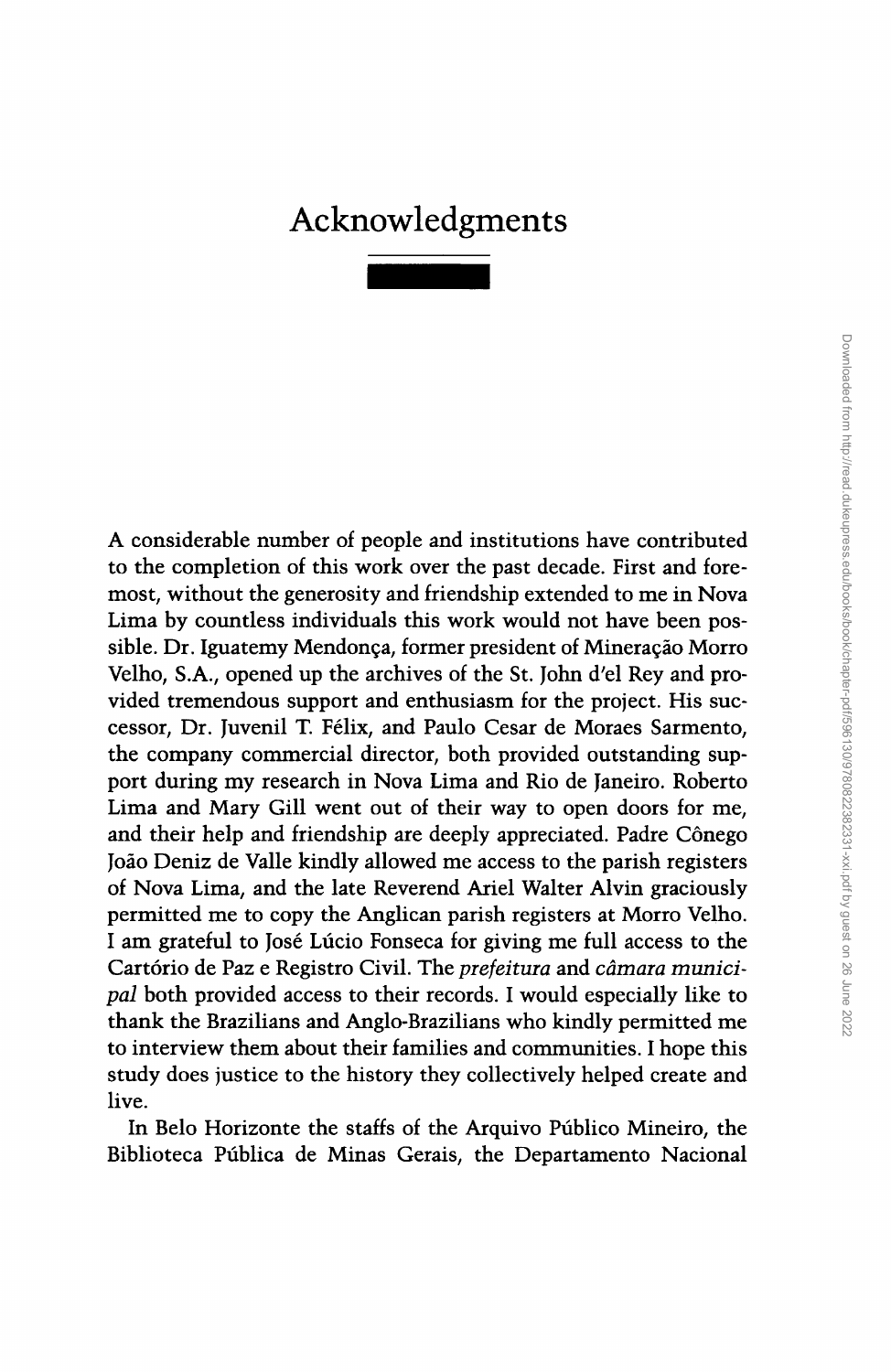de Producao Mineral, and the Instituto Hist6rico e Ceografico de Minas Gerais facilitated my research. Douglas Libby, Yonne de Souza Grossi, Eliana Dutra, Amilcar and Roberto Martins, Francisco Iglésias, Maria Efigênia Lage de Rezende, and Hélio Gravatá provided useful suggestions and stimulating conversation. The staff of the United States Consulate in Belo Horizonte provided support and advice on countless occasions. In Ouro Preto I spent pleasant and productive days in the library of the Escola de Minas, Universidade Federal de Ouro Preto, and in the archives of the Centro de Estudos do Ciclo de Ouro, Casa dos Contos. I also received help from the Museu de Ouro in Sabara. In Campinas the late Peter Eisenberg and Michael Hall provided me with good conversation and access to the Arquivo Edgard Leuenroth. In Rio de Janeiro my work was aided by the staffs of the Arquivo Nacional, the Biblioteca Nacional, and the Fundacão Casa Rui Barbosa. J. Ivins and Frank Davies allowed me to examine the records of the Morro Velho vice-consulate now in the British Consulate General. At Christ Church in Rio de Janeiro the Reverend Roger Blankley allowed me to copy the parish registers from Gongo Soco and Morro Velho. Vera and Jose Gomes and their family opened their home to my wife and I on several occasions with warm hospitality.

In Austin, William Callaghan and J. W. F. Dulles both gave me access to their own research and files. The good-natured and conscientious labors of Jane Garner, Wanda Turnley, and Carmen P. Cobas were critical to an intense and productive month in the manuscript section of the Latin American Collection of the University of Texas Library. Bobby Eakin contributed to the project in his own way in Austin. John Wirth, John D. French, and Peter Reich each made helpful suggestions along the way. Tommy Hunt did some of the maps, and Paula Covington provided invaluable bibliographic and research assistance.

Last, but certainly not least, John Burke played a crucial role in the selection of the topic when it began as a doctoral dissertation. E. Bradford Burns guided the dissertation and has done more than anyone else in nurturing my work and my career. Fieldwork in Brazil in 1979-80 was funded by a Fulbright Fellowship, and the Vanderbilt University Research Council financed an additional three months in Brazil in 1985. Steven Topik, Warren Dean, and Thomas F. O'Brien read earlier versions of the manuscript and offered constructive criti